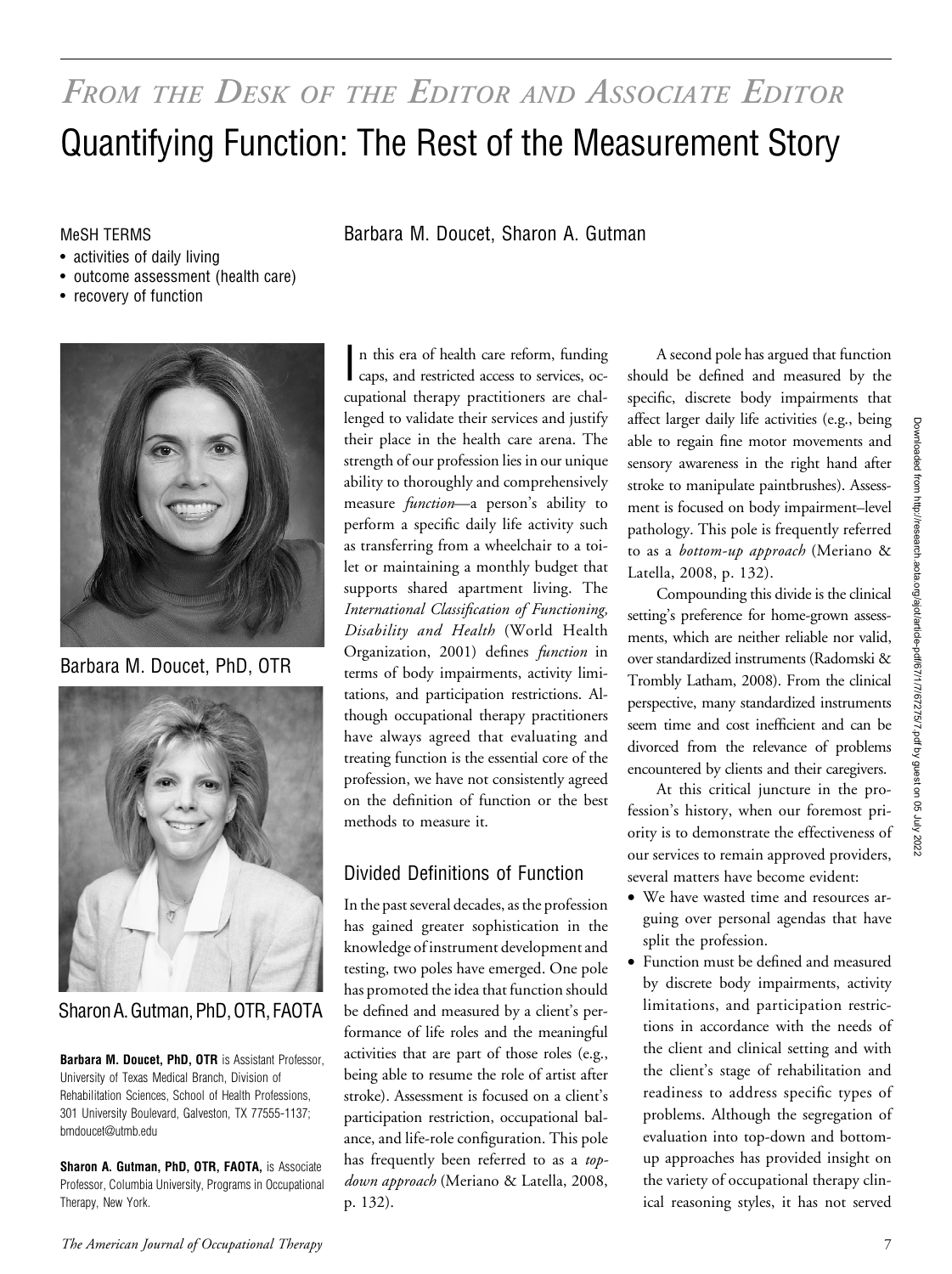the profession to promote one over the other when both are necessary.

- To reimburse services, insurers want evidence that intervention facilitates progress in the performance of functional daily life activities that are meaningful to society. Occupational therapy assessments that focus on occupation-based terminology that is not readily understood by insurers and the larger society may not adequately demonstrate the profession's value.
- Client progress must be demonstrated through objective, measurable outcomes assessed by reliable and valid instruments. The continued reliance on unstandardized instruments to measure client outcomes does two things: (1) It reduces the credence and legitimacy of our practice in the eyes of insurers and colleagues, and (2) it fails to contribute to a database of client outcomes that can be used to support the effectiveness and costand time-efficiency of occupational therapy services.

## Aligning Measurement With Reimbursable Practice Codes

Not all occupational therapy constructs are easily measured, but measurement is nevertheless critical for the survival of the profession. It is important that we make the effort to define occupational therapy outcomes with specificity and objectivity and in a quantifiable way. It does not serve the profession to rely on the idea that occupational therapy practice is, in part, an art that is mysterious and indefinable. Insurers require that occupational therapy practitioners generate objective data that can precisely describe functional limitations, articulate the specific functional consequences of a disabling condition, and document objective and measureable progress in functional activities using reliable and valid instruments. Occupational therapists are licensed and valued by society for the administration of skilled measurement using standardized evaluations normed on the populations we serve.

Because insurers ultimately decide which services are reimbursable, occupational therapy services—including measurement must be aligned with current reimbursable

practice parameters. The Centers for Medicare and Medicaid Services (CMS; 2010a) provided updated guidelines for home health therapy services in Publication 100–02, Chapter 7, which went into effect January 1, 2011. CMS (2010b) compiled a fact sheet outlining the CMS changes regarding assessment, measurement, and documentation of therapy effectiveness, stating that "the therapist must assess the patient using a method which allows for objective measurement of function and successive comparison of measurements" (p. 1).

Although payment cannot be the sole consideration when planning occupational therapy evaluation and intervention, our services must fall within the scope of reimbursable services for our clients otherwise, clients needing occupational therapy services will not be able to obtain them. Providing services that can be afforded only by those wealthy enough to pay out of pocket is discriminatory and will compromise the survival of the profession.

Reimbursement is determined by the ability to demonstrate measurable client progress. Objective measures that can be used at various times over the course of intervention provide a clear picture of baseline function, intervention progress, and discharge functional level. In 2008, during her Eleanor Clarke Slagle lecture, Wendy Coster (2008) urged us to "examine and challenge some of the assumptions underlying the current use of measures and the conclusions being drawn from this use" (p. 744). Single measures cannot extract the whole story or describe every aspect of the client, but they begin to provide an objective framework from which to start. Using multiple measurements that can capture both performance skill deficits and meaningful life role resumption can provide a richer understanding of the client's current functional level and desired level at discharge.

### Measurement Options

As practitioners, we have access to measurement tools from our own and various other disciplines that enable objective, quantifiable measurement of specific clinical areas. The use of multiple assessments can provide information about body impairment, activity limitation, and participation restriction that is essential for client-centered intervention and discharge planning. For example, a practitioner may wish to use a combination of the following instruments for a patient with stroke:

- The Fugl–Meyer Motor Assessment (Fugl-Meyer, Jääskö, Leyman, Olsson, & Steglind, 1975), a commonly used research instrument, can be used for clients with stroke to delineate movement patterns that are present or identify pathological reflex activity in the upper and lower extremities. Occupational therapists can use the upper-extremity subsection to quantify body impairment present and repeat the measure throughout the course of treatment to objectively measure progress.
- The Functional Test for the Hemiplegic Upper Extremity (Wilson, Baker, & Craddock, 1984) and the Wolf Motor Function Test (Wolf et al., 2001) are two task-based measures that can provide quantifiable data on the ability of a person with stroke to perform simple daily tasks. These tools articulate specific activity limitations by having the client perform tasks such as inserting a pillow into a pillowcase, pouring water out of a pot, folding a towel, or holding a handled bag. These tools require approximately 30 min to administer and can provide essential, measurable data.
- The Assessment of Motor and Process Skills (AMPS; Fisher & Bray Jones, 2010) is another task-based tool that provides objective scoring of the performance of everyday, familiar tasks. More than 100 tasks have been standardized for the AMPS, and the client performs two tasks of his or her choice. A certified rater scores motor components of the performance, such as the movement quality of the client, and process components, such as the ability to follow directions or recall the steps of the task. The AMPS has undergone extensive reliability and validity testing with a variety of populations and uses Rasch analysis to provide a total score that closely represents the client's true performance on activities of daily living. The AMPS uses meaningful, occupation-based tasks and can be immensely